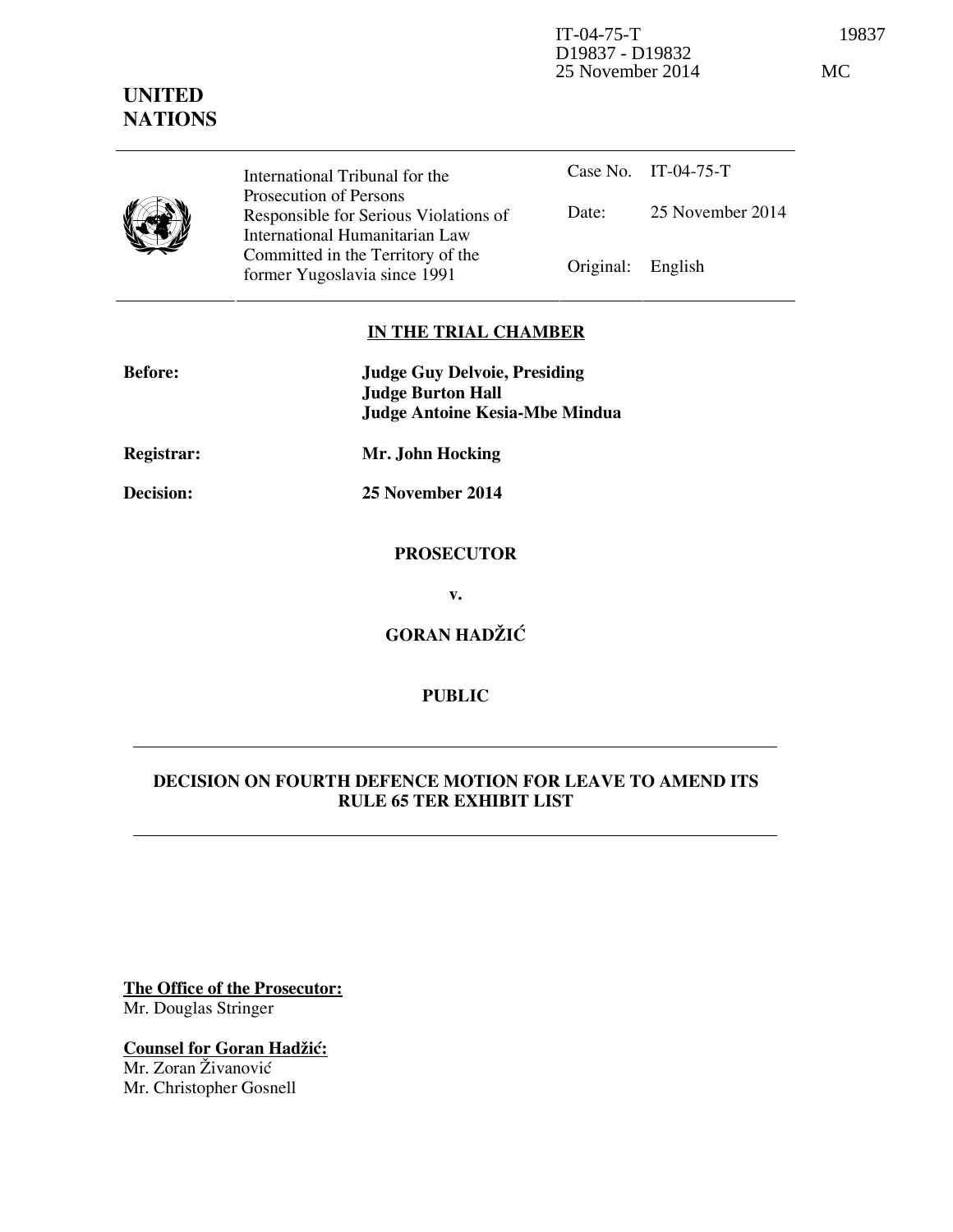1. **THIS TRIAL CHAMBER** of the International Tribunal for the Prosecution of Persons Responsible for Serious Violations of International Humanitarian Law Committed in the Territory of the former Yugoslavia since 1991 ("Tribunal") is hereby seised of the "Fourth Defence Motion for Leave to Amend its Rule 65 *ter* Exhibit List", filed with a confidential annex on 29 September 2014 ("Motion"). The Prosecution filed the "Prosecution Response to Fourth Defence Motion for Leave to Amend its Rule 65 *ter* Exhibit List" with a confidential annex on 13 October 2014 ("Response"). The Defence did not file a reply.

#### **A. Procedural History and Submissions**

2. On 13 May 2014, the Defence filed the "Defence Notice of Rule 65 *ter* (G) Filings" which included, *inter alia*, the Defence exhibit list filed pursuant to Rule 65 *ter* (G)(ii) of the Rules of Procedure and Evidence ("Rules"). On 27 May 2014, the Defence filed the "Notice of Compliance with Trial Chamber Order to Assign Witnesses to Documents in 65 *ter* Exhibit List" ("Exhibit List"). The Trial Chamber has subsequently allowed a number of additions to the Exhibit List.<sup>1</sup>

3. In the Motion, the Defence requests leave, pursuant to Rules 54, 65 *ter* and 73(A) of the Rules, to add 29 documents to its Rule 65 *ter* Exhibit List.<sup>2</sup> The Defence seeks to add: (i) 22 documents regarding cases brought before the Beli Manastir Criminal Court and the Subotica District Court in the 1990s; (ii) a document recently received from DGH-030; (iii) a document related to DGH-026; and (iv) five documents disclosed to the Defence by the Prosecution relating to witness DGH-016.<sup>3</sup> The Defence submits that the documents from the Beli Manastir Criminal Court and Subotica District Court are relevant, as they reflect non-discriminatory investigative and prosecutorial practices in the SBWS and RSK.<sup>4</sup> The Defence argues that good cause warrants the addition of these documents, as they were identified during the Defence's "ongoing review" of materials in preparation for the testimony of DGH-016, DGH-019, and DGH-028.<sup>5</sup> The Defence adds that DGH-019 and DGH-028 "are not expected to testify before mid-October".<sup>6</sup> The Defence asserts that the documents from the Beli Manastir Criminal Court were among "1,500 pages of material and over 800 documents" disclosed to the Defence by the Serbian Government in February

 $\overline{a}$ 

<sup>&</sup>lt;sup>1</sup> Oral Decision, 3 July 2014, T. 9265-9266; Oral Decision, 3 July 2014, T. 9267-9269; Decision on Defence Motion for Leave to Amend its Rule 65 *ter* Exhibit List, 28 August 2014 ("Decision of 28 August 2014"); Oral Decision, 22 September 2014, T. 11672-11677; Oral Decision, 22 September 2014, T. 11686; Oral Decision, 7 October 2014, T. 11888-11891 ("Oral Decision of 7 October 2014"); Oral Decision, 9 October 2014, T. 12077-12078 (admitting the document into evidence); Decision on Defence Motion for Admission of Evidence of DGH-101 Pursuant to Rule 92 *ter*, 10 October 2014; Oral Decision, 13 October 2014, T. 12282-12283 ("Oral Decision of 13 October 2014"); Oral Decision, 14 October 2014, T. 12390; Oral Decision, 15 October 2014, T. 12435-12436. <sup>2</sup> Motion, para. 1.

<sup>3</sup> Motion, paras 1, 5-6, confidential Annex A.

<sup>4</sup> Motion, para. 3.

<sup>5</sup> Motion, paras 1, 4.

<sup>6</sup> Motion, para. 4.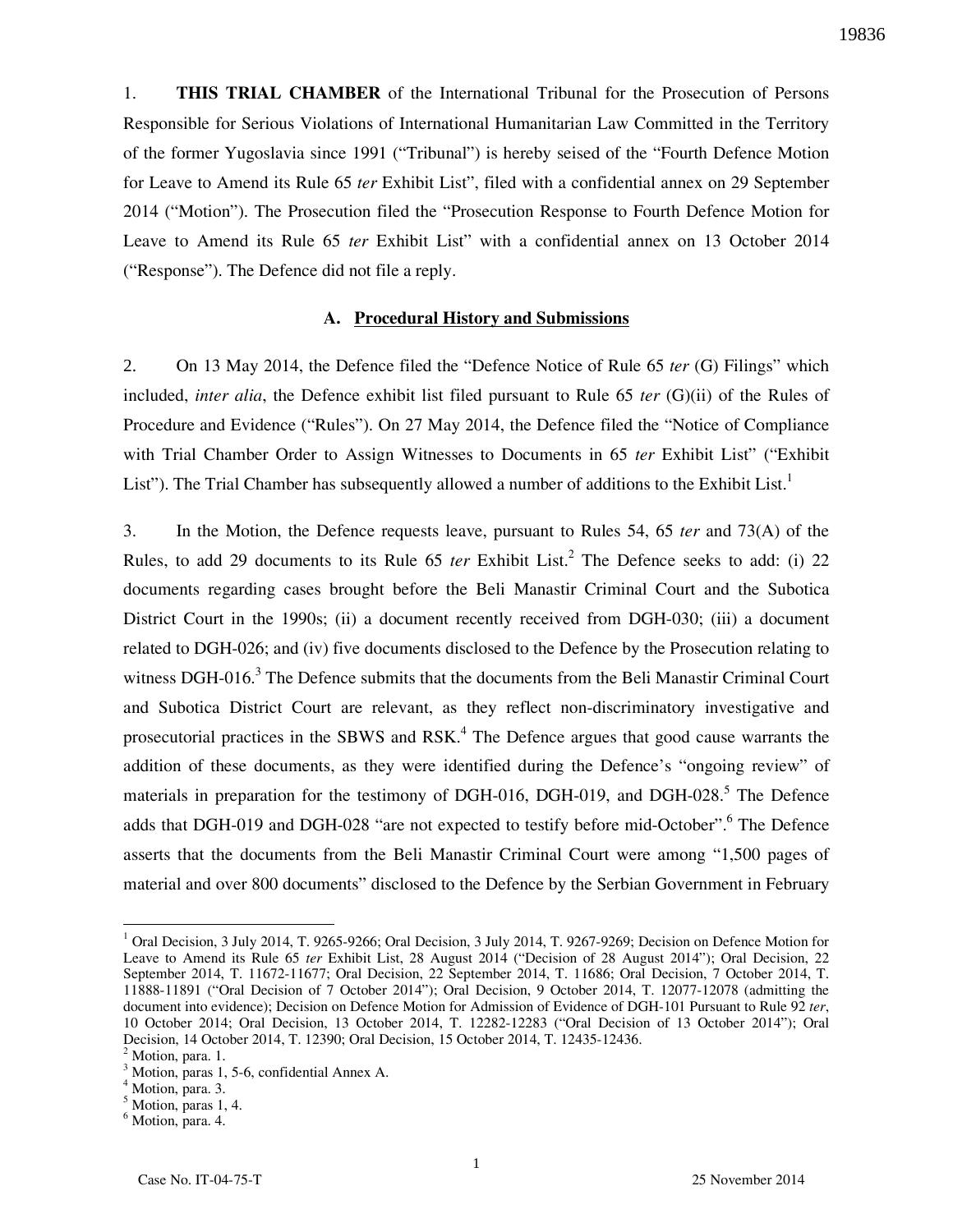2014, and that their relevance could not be fully reviewed before the deadline for filing the Exhibit List in May 2014.<sup>7</sup> The Defence further submits that the documents from the Subotica District Court "were part of a disclosure received in July 2014 of nearly 800 pages and 280 documents."<sup>8</sup>

4. With respect to the document with Rule 65 *ter* number 1D03753, which is a record of DGH-030's hospitalization in December 1991, the Defence argues that good cause merits its inclusion in the Exhibit List because DGH-030 only recently relayed the document to the Defence.<sup>9</sup> The Defence submits that appending the document to the Exhibit List will not prejudice the Prosecution, as the witness is not scheduled to testify until "late October  $2014$ ".<sup>10</sup> The Defence also requests leave to add the document with Rule 65 *ter* number 1D03754, which is a correspondence from the Serbian government regarding "the permissible scope of DGH-026's testimony."<sup>11</sup>

5. On 7 October 2014, the Trial Chamber allowed the addition of the five documents related to DGH-016 to the Exhibit List.<sup>12</sup>

6. In the Response, the Prosecution objects to the addition of the remaining proposed documents.<sup>13</sup> In relation to six documents – Rule 65 *ter* numbers 1D01864, 1D01895, 1D01901, 1D03753, 1D03617, and 1D03621.1 – the Prosecution submits that no English translation has been provided.<sup>14</sup> In relation to the remaining 18 documents,<sup>15</sup> the Prosecution submits that the Defence has failed to act with due diligence because these documents, which were identified and produced during the Defence's ongoing review of materials, should have been added to the Defence's original Exhibit List in light of the copious amount of time the Defence had for the preparation of its case.<sup>16</sup> Furthermore, the Prosecution argues that due to the Defence's delayed request, the Prosecution has been given late notice of these documents and has been deprived of the opportunity to address the documents with Hadžić during his testimony.<sup>17</sup> The Prosecution objects to the addition of the document with Rule 65 *ter* number 1D03754 on the ground of lack of relevance, asserting that the

 $\overline{a}$ 

<sup>17</sup> Response, para. 4.

<sup>&</sup>lt;sup>7</sup> Motion, para. 4.

<sup>&</sup>lt;sup>8</sup> Motion, para. 4. The Defence submits that, upon identifying the relevance of the documents from the Subotica District Court, it sent them to the Conference and Language Support Services Section of the Registry for expedited translation. <sup>9</sup> Motion, para. 5.

<sup>&</sup>lt;sup>10</sup> Motion, para. 5.

 $11$  Motion, para. 6.

<sup>12</sup> Rule 65 *ter* numbers 1D03766, 1D03767, 1D03768, 1D03769, and 1D03770. *See* Oral Decision of 7 October 2014.

<sup>&</sup>lt;sup>13</sup> Response, para. 1.

<sup>&</sup>lt;sup>14</sup> Response, paras 1, 3, confidential Annex A.

<sup>15</sup> Rule 65 *ter* numbers 1D01764, 1D01777, 1D01785, 1D01812, 1D01819, 1D01862, 1D01863, 1D01867, 1D01872, 1D01889, 1D01890, 1D01903, 1D02008, 1D02011, 1D02070, 1D02090, 1D02129, and 1D03754.

<sup>16</sup> Response, paras 1, 4, confidential Annex A.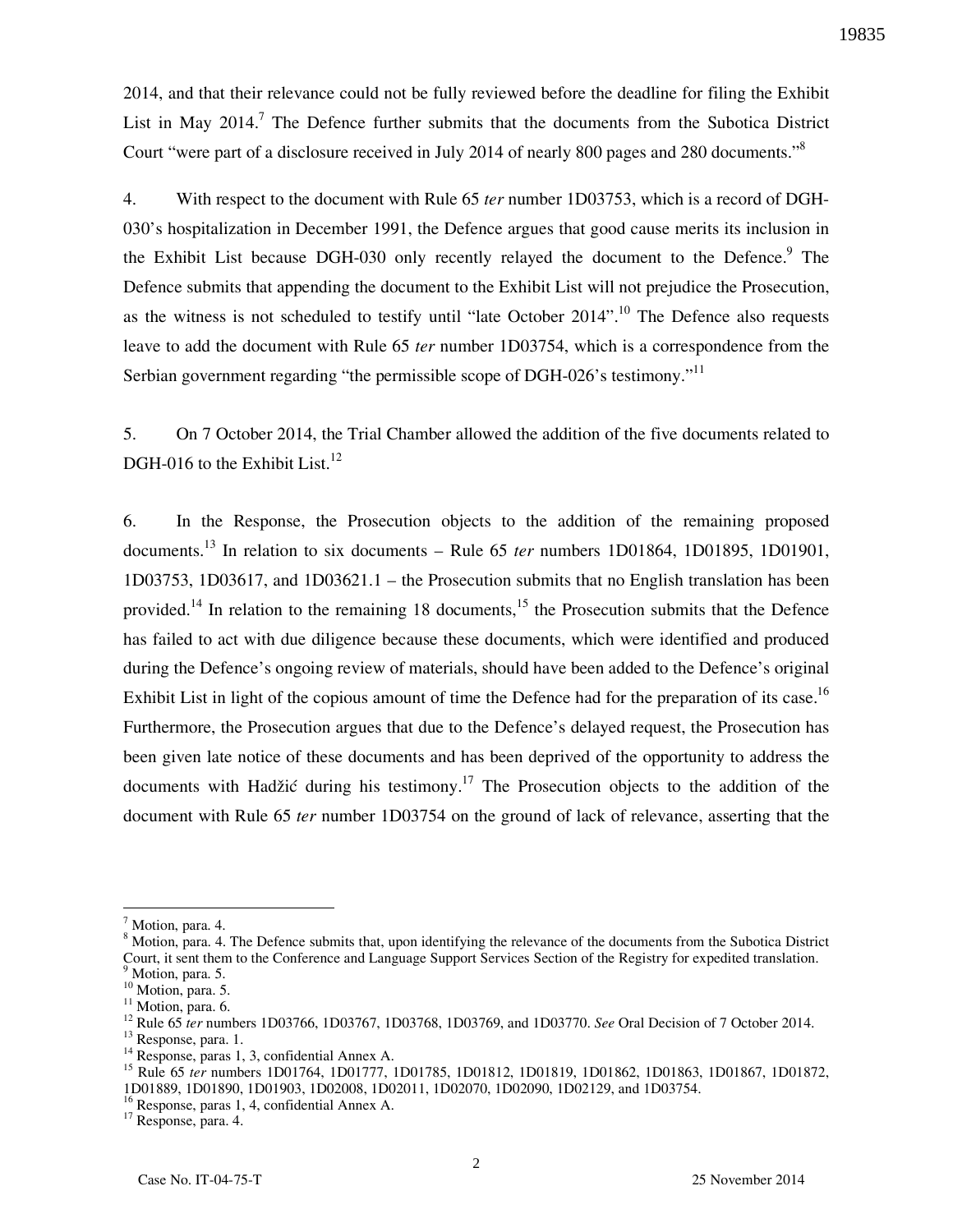Defence has failed to provide information regarding the document's pertinence to the case at hand. $18$ 

#### **B. Applicable Law**

7. Rule 65 *ter* (G)(ii) of the Rules provides, *inter alia,* that the Defence shall file "a list of exhibits the defence intends to offer in its case", serving on the Prosecution copies of the listed exhibits. The primary purpose of such an exhibit list is to give notice to the Prosecution of the documents to be used during the Defence case, which will allow the Prosecution to prepare its case accordingly and to ensure an efficient presentation of evidence during trial.<sup>19</sup> In the exercise of its inherent discretion in managing the trial proceedings, and if satisfied that this is in the interests of justice, a Trial Chamber may grant a Defence request to amend the filed exhibit list.<sup>20</sup> In doing so, a Trial Chamber must be satisfied that, taking into account the specific circumstances of the case, good cause is shown for amending the original list and that the newly offered material is relevant and of sufficient importance to justify the late addition.<sup>21</sup>

### **C. Discussion**

8. At the outset, the Trial Chamber notes that an English translation has now been provided for the documents with Rule 65 *ter* numbers 1D01864, 1D01895, 1D01901, 1D03753, and 1D03617. The document with Rule 65 *ter* number 1D03621.1 still does not have an English translation attached. The Trial Chamber will therefore not permit addition of this document to the Exhibit List. In this context, the Trial Chamber notes that the Defence should have clearly indicated in the Motion if an English translation had not been provided for any of the documents and the date by which a translation would be provided, in accordance with the Trial Chamber's Decision of 28 August 2014. $^{22}$ 

9. Having considered the submissions of the parties and taking into account the specific circumstances of this case, the Trial Chamber is satisfied that, excluding the untranslated document noted above, good cause has been shown for amending the Exhibit List to include the documents

 $\overline{a}$ 

<sup>&</sup>lt;sup>18</sup> Response, para. 5.

<sup>&</sup>lt;sup>19</sup> *Prosecutor v. Tolimir*, Case No. IT-05-88/2-T, Decision on Third, Fourth and Fifth Motions by the Accused for Admission of Documents from the Bar Table, 22 March 2012 ("*Tolimir* Decision"), para. 3; *Prosecutor v. Boškoski and Tarčulovski*, Case No. IT-04-82-T, Decision on Tarčulovski Motion for Permission to Add Additional Exhibits to its 2D Defence Exhibit List, 12 March 2008, para. 3.

<sup>20</sup> *Prosecutor v. Popović et al.*, Case No. IT-05-88-AR73.1, Decision on Appeals Against Decision Admitting Material Related to Borovčanin's Questioning, 14 December 2007 ("Popović Appeal Decision"), para. 37; Prosecutor v. Hadžić, Case No. IT-04-75-T, Decision on Third Prosecution Motion for Leave to Amend Prosecution Rule 65 *ter* Exhibit List, 23 October 2012 ("*Hadži}* Decision"), para. 5; *Tolimir* Decision, para. 4.

<sup>&</sup>lt;sup>21</sup> *Popović* Appeal Decision, para. 37; *Hadžić* Decision, para. 5; *Tolimir* Decision, para. 4.

<sup>22</sup> Decision of 28 August 2014, para. 11. *See* Order on Guidelines for Procedure for Conduct of Trial, 4 October 2012, Annex, para. 12.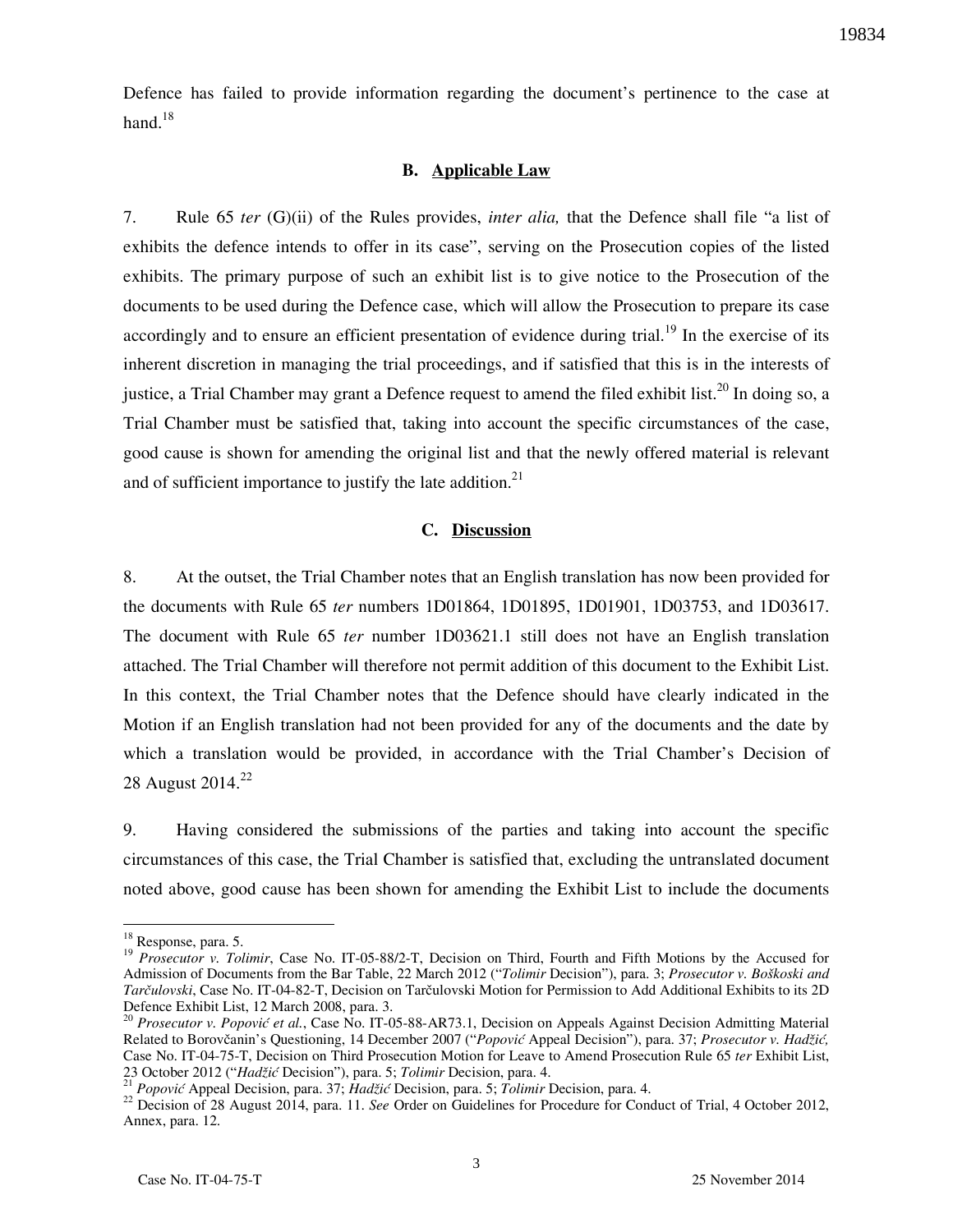from the Beli Manastir Criminal Court and the Subotica District Court. The Trial Chamber notes the Defence submission that it received the documents from the Subotica District Court only in July 2014. The Trial Chamber further notes the Defence submission as to the high volume of the Beli Manastir Criminal Court documents it received in February 2014, and that it was unable to ascertain their relevance by the deadline for filing the Exhibit List in May 2014. The Trial Chamber is not convinced that the Defence failed to act with due diligence in seeking to add these documents. Moreover, the Trial Chamber is satisfied that these documents are relevant and of sufficient importance to warrant their addition at this stage of the trial and that their addition will not unduly prejudice the Prosecution, which will have sufficient time to analyse them before the testimony of DGH-019 and DGH-028. Furthermore, amendments to a party's Rule 65 *ter* Exhibit List imply that the added documents could not be used during prior testimony. The fact that the Prosecution was unable to question Hadžić about the proposed additions cannot justify, on its own, denying the Defence's request to amend its Rule 65 *ter* Exhibit List. The Trial Chamber notes, however, that if the circumstances so require a party can request to recall a witness. $^{23}$ 

10. In regard to the document with Rule 65 *ter* number 1D03754, the Trial Chamber finds that, at this stage of the proceedings, it is of sufficient relevance and importance to justify its late addition to the Exhibit List. The Trial Chamber is satisfied that its addition will not result in undue prejudice to the Prosecution, as it will have enough time to analyse it before DGH-026's testimony.

 $\overline{a}$ <sup>23</sup> *See* Oral Decision of 13 October 2014, T. 12283.